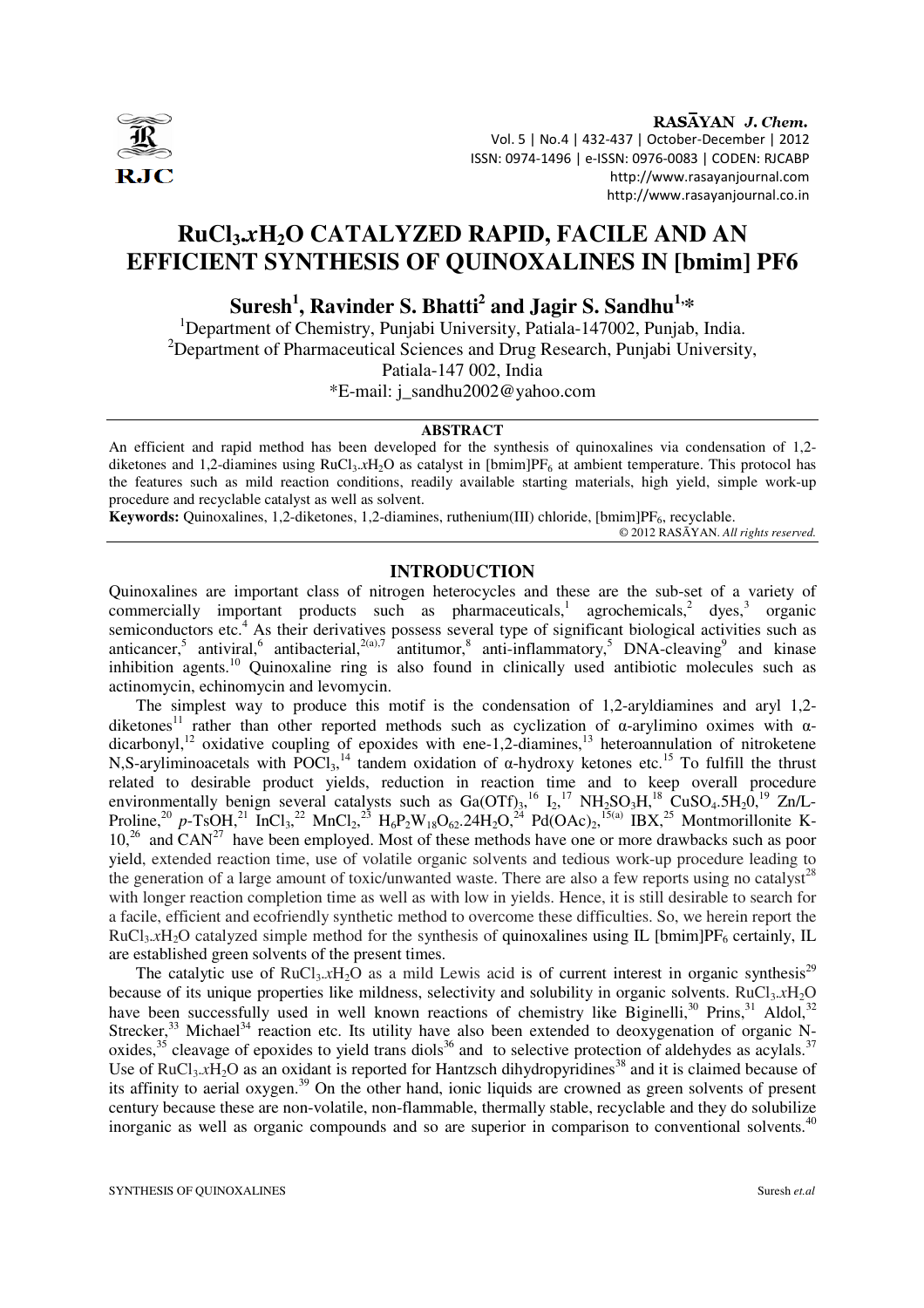Due to these promising applications and other attractive features of this mild Lewis acid authors are prompted to use both  $RuCl<sub>3</sub>.xH<sub>2</sub>O$  and ionic liquids in quinoxalines synthesis.

## **EXPERIMENTAL**

Melting points were determined in open capillaries and are uncorrected. Reagent-grade chemicals were purchased from a commercial source and used without further purification. Infrared (IR) spectra were recorded in KBr discs on a Perkin-Elmer 240C analyzer. 1H NMR spectra were recorded on a Varian Gemini 300 (300-MHz) spectrometer using tetramethylsilane (TMS) as internal standard. The progress of the reaction was monitored by thin-layer chromatography (TLC) using silica gel G (Merck).

### **General procedure for the synthesis of quinoxalines**

A mixture of 1,2-diamine (1 mmol), 1,2-diketone (1 mmol),  $RuCl<sub>3</sub>.xH<sub>2</sub>O$  (0.05 mmol) and [bmim]PF<sub>6</sub> (2 mL) was stirred at ambient temperature for the appropriate time. After completion of the reaction as indicated by TLC, H<sub>2</sub>O (5 mL) was added and the mixture was extracted with diethyl ether (10 mL  $\times$  3). The combined organic phases were washed with  $H_2O$  and dried over  $Na_2SO_4$ , filtered, and concentrated under vacuum. The crude product was purified by recrystallization from ethanol or by column chromatography eluting with hexane/ethyl acetate of increasing polarity to give the corresponding quinoxaline products. The ionic liquid phase was concentrated and dried under vacuum overnight for reuse. The physical data (mp, IR, NMR) of known compounds were found to be identical with those reported in the literature.<sup>16-27</sup> The Spectral data for selected products are provided below.

**2,3-Bis(4-chlorophenyl)quinoxaline (Table-1, entry 8):** <sup>1</sup>H NMR (400 MHz, CDCl<sub>3</sub>):  $\delta$  8.22-8.15 (dd, 2H,  $J_1 = 3.4$  Hz,  $J_2 = 6.6$  Hz, ArH), 7.81-7.73 (dd, 2H,  $J_1 = 3.4$  Hz,  $J_2 = 6.4$  Hz, ArH), 7.51-7.32 (m, 8H, ArH).

**2,3-Di(furan-2-yl)quinoxaline (Table-1, entry 9):** <sup>1</sup>H NMR (400 MHz, CDCl<sub>3</sub>): δ 8.17-8.09 (dd, 2H, J<sub>1</sub>)  $= 3.7$  Hz,  $J_2 = 6.6$  Hz, ArH), 7.85-7.71 (dd, 2H,  $J_1 = 3.5$  Hz,  $J_2 = 6.4$  Hz, ArH), 7.67-7.60 (m, 2H, furan-H), 6.69-6.52 (m, 4H, furan-H).

**2,3-Di(furan-2-yl)-6-methylquinoxaline (Table-1, entry 15):** <sup>1</sup>H NMR (400 MHz, CDCl<sub>3</sub>):  $\delta = 8.14$ -7.97 (d, 1H, J = 8.8Hz, ArH), 7.91-7.85 (s, 1H, ArH), 7.65-7.60 (m, 2H, furan-H), 7.58-7.53 (dd, 1H, J<sub>1</sub> = 1.9 Hz,  $J_2 = 8.6$  Hz, ArH), 6.78-6.69 (m, 4H, furan-H), 2.60-2.55 (s, 3H, CH<sub>3</sub>).

#### **RESULTS AND DISCUSSION**

In a general experimental procedure, the stirred mixture of o-phenyldiamine (1 mmol) **1a**, benzil (1 mmol) **2a** and 5 mol% RuCl<sub>3</sub>.xH<sub>2</sub>O in [bmim]PF<sub>6</sub> (2 mL) afforded 2,3-Diphenyl-quinoxaline **3a** in 98% yield in 2 min at ambient temperature (Scheme 1). Similarly, a variety of *o*-phenyldiamine (*o*-PDA) **1a-e** were condensed with aromatic **2a-e**, aliphatic **2g** and heterocyclic **2f** diketones in presence of 5 mol% RuCl3.*x*H2O using ionic liquid as solvent to provide quinoxalines in excellent yields (Scheme-2). Aromatic diketones **2a-e** afforded excellent yields in shorter reaction time (Table-1, entry 1-9, 11-14, 16- 17), whereas heterocyclic **2f**, and aliphatic **2g** diketones gave good yields in slightly long reaction time (Table-1, entry 10, 15, 18).



Scheme-1: Synthesis of 2.3-Diphenyl-quinoxaline employing RuCl<sub>3</sub>.xH<sub>2</sub>O.

SYNTHESIS OF QUINOXALINES **433** Suresh *et.al*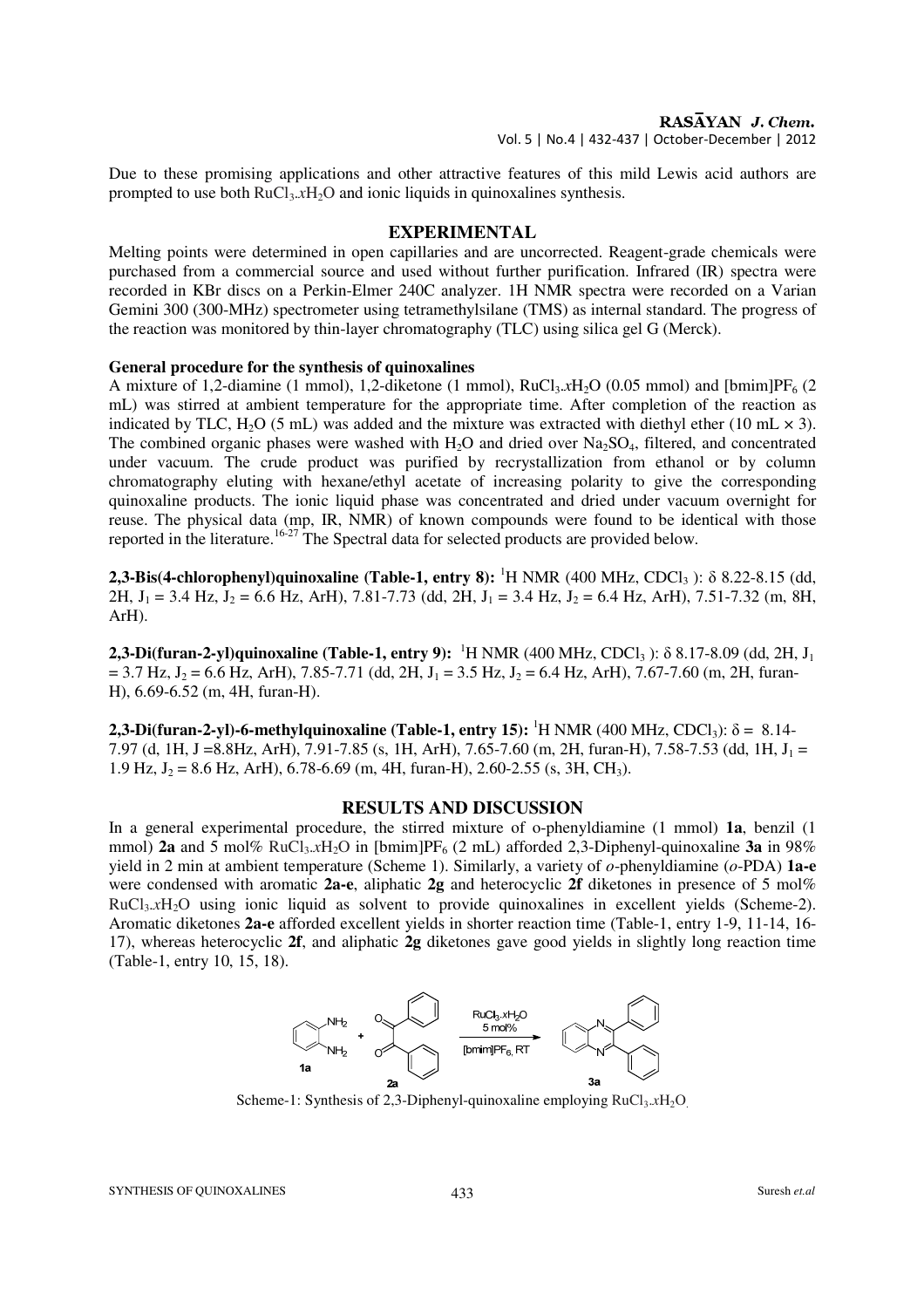### RASAYAN J. Chem. Vol. 5 | No.4 | 432-437 | October-December | 2012



For this investigation, firstly we optimize the amount of catalysts, for this a set of reactions of *o*phenyldiamine **1a** and benzil **2a** was carried out by varying amount of catalyst and keeping other reaction conditions constant (Table 2); the amount of catalyst was optimised to 5 mol%, increasing the amount of catalyst (upto 20 mol %) did not show significant influence on the rate of reaction as well as yield.

| Entry | $o$ -PDAs      | 1,2-diketones  | Product <sup>a</sup> | Time (min)              | Yield $^b$ (%) |
|-------|----------------|----------------|----------------------|-------------------------|----------------|
| 1.    | 1a             | 2a             | 3a                   | 2                       | 98             |
| 2.    | 1 <sub>b</sub> | 2a             | 3 <sub>b</sub>       | 3.5                     | 97             |
| 3.    | 1c             | 2a             | 3c                   | 4                       | 95             |
| 4.    | 1 <sub>d</sub> | 2a             | 3d                   | 10                      | 89             |
| 5.    | 1e             | 2a             | 3e                   | $\overline{\mathbf{3}}$ | 94             |
| 6.    | 1a             | 2 <sub>b</sub> | $\overline{3f}$      | $\overline{5}$          | 93             |
| 7.    | 1a             | 2c             | 3g                   | 6.5                     | 94             |
| 8.    | 1a             | 2d             | 3h                   | $\overline{4}$          | 96             |
| 9.    | 1a             | 2e             | 3i                   | 5                       | 92             |
| 10.   | 1a             | 2f             | 3j                   | 9                       | 90             |
| 11.   | 1a             | 2g             | 3k                   | $\overline{8}$          | 85             |
| 12.   | 1 <sub>b</sub> | 2 <sub>b</sub> | 31                   | 4.5                     | 90             |
| 13.   | 1 <sub>b</sub> | 2c             | 3m                   | 5                       | 89             |
| 14.   | 1 <sub>b</sub> | 2e             | 3n                   | $\overline{7}$          | 92             |
| 15.   | 1 <sub>b</sub> | 2f             | 3 <sub>o</sub>       | 10                      | 87             |
| 16.   | 1 <sub>d</sub> | 2 <sub>b</sub> | 3p                   | 10                      | 85             |
| 17.   | 1 <sub>d</sub> | $2\mathrm{e}$  | 3q                   | 7.5                     | 87             |
| 18.   | 1 <sub>b</sub> | O.<br>Ő<br>Me  | 3r                   | 9                       | 86             |

Table-1:  $RuCl<sub>3</sub>.xH<sub>2</sub>O$  catalyzed synthesis of various quinoxalines in [bmim] $PF<sub>6</sub>$ .

<sup>a</sup>Reaction conditions:  $o-PDA$  (1 mmol), 1,2-diketone (1 mmol), RuCl<sub>3</sub>.*x*H<sub>2</sub>O (5 mol%), stirred in [bmim]PF<sub>6</sub> (2 mL) at rt. The products were characterized by spectral techniques like IR, <sup>1</sup>H NMR, <sup>13</sup>CNMR, mass.<sup>b</sup>Isolated yields after recrystallization.

To study the effect of solvent, the above reaction was examined in different solvent systems (Table-3). Initially, reaction of  $o$ -PDA **1a**, benzil **2a** in presence of RuCl<sub>3</sub>.xH<sub>2</sub>O was carried out using no solvent at room temperature but after 1h (Table-3, entry 1) we did not observe the formation of any end product. The enhanced reaction rates, improved yields and high selectivity are the features obtained in  $[{\rm bmin}]PF_6$ (Table-3, entry 5). However, the same reaction in other solvents did not give satisfactory results even in longer reaction time (Table-3, entry 2-4, 6-8). Therefore, by employing the optimized conditions 1,2diamine (1 mmol), 1,2-diketone (1 mmol), RuCl<sub>3</sub>.xH<sub>2</sub>O (5 mol%), and [bmim]PF<sub>6</sub> (2mL) for the synthesis of quinoxalines, provide variously substituted quinoxalines in excellent yields.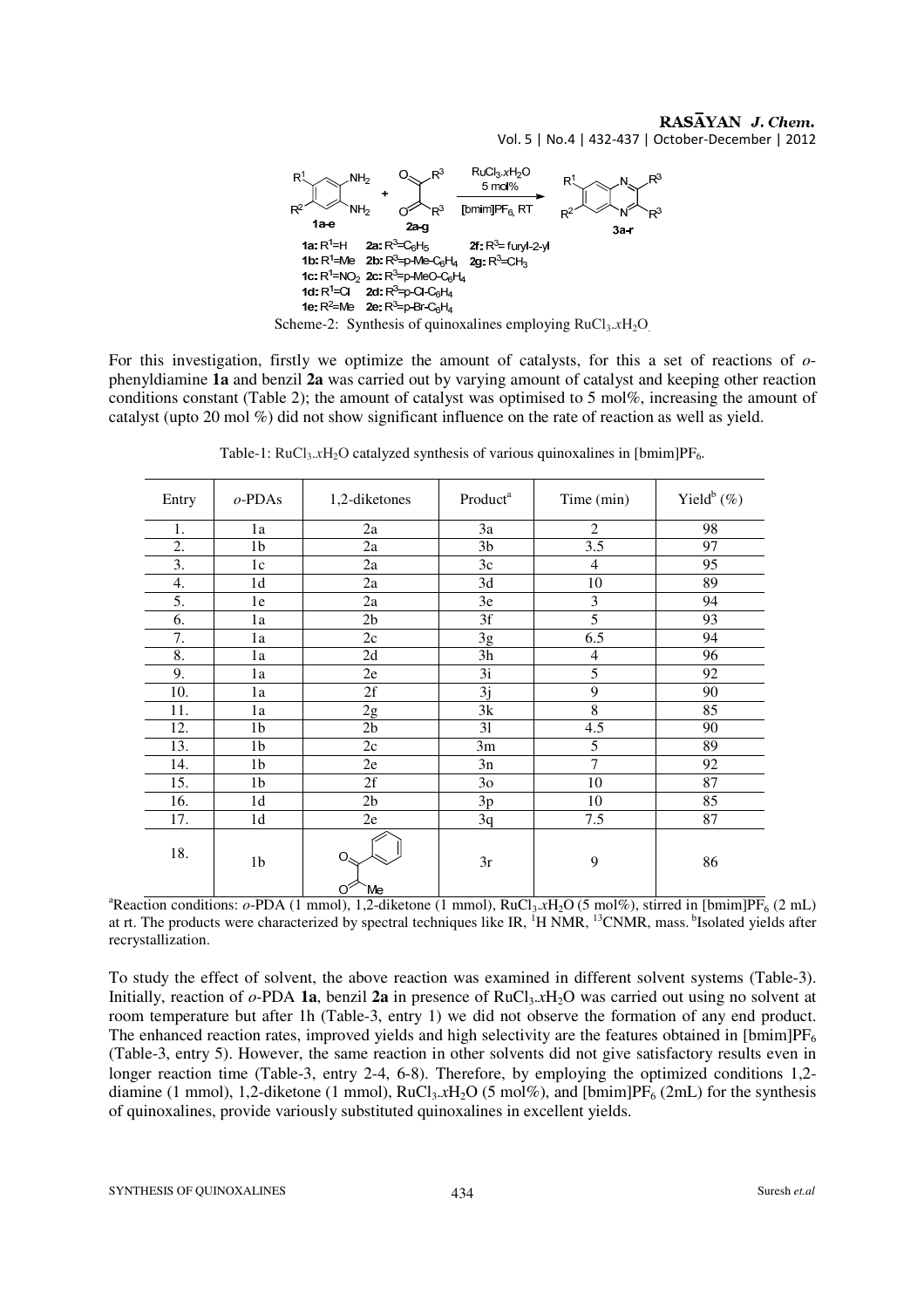#### RASAYAN J. Chem. Vol. 5 | No.4 | 432-437 | October-December | 2012

These condensation reactions proceeded efficiently at ambient temperature and no undesired side product was observed This method is equally effective with 1,2-diamines bearing electron withdrawing **1c-d** as well as electron donating substituents **1b,1e** in the aromatic ring and also with symmetrical **2a-f** and unsymmetrical (Table-1, entry 18) 1,2-diketones.

| Entry | Catalyst    | Time  | Yield <sup>b</sup> |
|-------|-------------|-------|--------------------|
|       | $(mol\%)$   | (min) |                    |
|       | No catalyst | 25    |                    |
|       |             |       |                    |
|       |             |       |                    |
|       |             |       |                    |
|       |             |       |                    |

Table-2: Condensation of  $o$ -PDA, benzil employing different amount of RuCl<sub>3</sub>.*x*H<sub>2</sub>O.<sup>a</sup>

<sup>a</sup>Reaction conditions:  $o-PDA$  (1 mmol), 1,2-diketone (1 mmol), RuCl<sub>3</sub>.xH<sub>2</sub>O, stirred in [bmim]PF<sub>6</sub> (2 mL) at rt. <sup>b</sup>Isolated yield.

| Entry | Solvent       | Time (min) | Yield <sup>b</sup> |
|-------|---------------|------------|--------------------|
|       | No solvent    | 60         |                    |
|       | $CH_2Cl_2$    | 10         | 90                 |
|       | <b>THF</b>    | 12         | 88                 |
|       | [bmim] $BF_4$ |            | 98                 |
|       | [bmim] $PF6$  |            | 98                 |
|       | $H_2O$        | 20         | 55                 |
|       | <b>EtOH</b>   | 10         | 85                 |
|       | MeCN          | 10         | 85                 |

Table-3: Condensation of  $o$ -PDA and benzil in different solvents.<sup>a</sup>

<sup>a</sup>Reaction conditions:  $o$ -PDA (1 mmol), 1,2-diketone (1 mmol), RuCl<sub>3</sub>,xH<sub>2</sub>O (5 mol%), stirred in solvent (2 mL) at rt. <sup>b</sup>Isolated yield.

| Entry | Run | Time<br>(min) | Yield <sup>b</sup> |
|-------|-----|---------------|--------------------|
|       |     |               |                    |
|       |     |               | 88                 |
|       |     |               | 85                 |
|       |     |               |                    |
|       |     |               |                    |

Table-4: Reusability study of the catalyst-solvent system.<sup>a</sup>

<sup>a</sup>Reaction conditions:  $o$ -PDA (1 mmol), 1,2-diketone (1 mmol), RuCl<sub>3</sub>.xH<sub>2</sub>O (recovered), stirred in [bmim]PF<sub>6</sub> (recovered) at rt. <sup>b</sup>Isolated yield.

Next, the recyclability of the catalyst as well as solvent was studied by using **1a** and **2a** as the model substrate. We observed that  $RuCl<sub>3</sub>.xH<sub>2</sub>O/[bmin]PF<sub>6</sub>$  could be reused for a new set of reaction after the IL phase was extracted with diethyl ether (5 mL X 3) and dried under vacuum. The recovered catalystsolvent system was recycled and reused for five runs, the results were shown in Table-4.

## **CONCLUSION**

In summary, we have generated a simple, rapid, convenient, environmentally benign and effective method for the synthesis of quinoxalines in the absence of any toxic and corrosive catalysts or organic solvents. However, the beauty of this method is its milder reaction condition, reduced reaction time, excellent yields, recyclable catalyst/solvent, and mild nature of RuCl<sub>3</sub>.xH<sub>2</sub>O, which will have wide scope in organic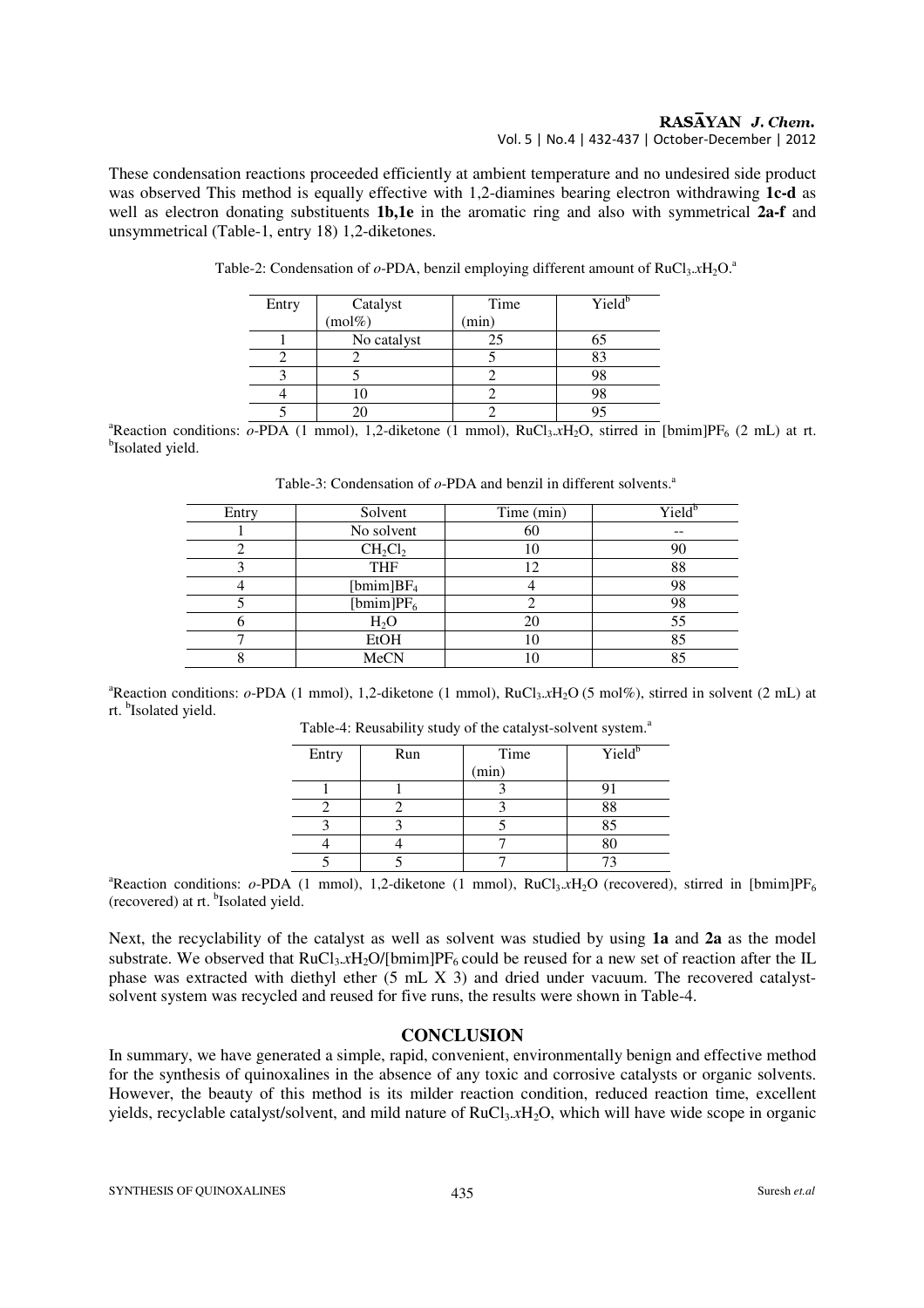synthesis. RuCl<sub>3</sub>.xH<sub>2</sub>O in [bmim]PF<sub>6</sub> shows an excellent catalytic activity. In addition, the catalytic system could be reused up to five times.

### **ACKNOWLEDGEMENTS**

The authors are thankful to Council of Scientific and Industrial Research (CSIR), New Delhi, India for financial assistance and one of us Dr. Suresh thanks CSIR India for a RA for additional financial support for this research project. Authors are also thankful to SAIF, Panjab University, Chandigarh, for spectral analysis.

#### **REFERENCES**

- 1. (a) G. Sakata, K. Makino and Y. Kurasawa, *Heterocycles*, **27**, 2481 (1988) (b) N. Sato, *In Comprehensive Heterocyclic Chemistry II* A. R. Katritzky, C.W. Rees and E.F. Scriven, Eds. Elsevier Science Ltd: Oxford, Chapter 6.03, pp. 6 (1996).
- 2. (a) L.E. Seitz, W.J. Suling and R.C. Reynolds, *J. Med. Chem.*, **45**, 5604 (2002) (b) A. Gazit, H. App, G. McMahon, J. Chen, A. Levitzki and F.D. Bohmer, *J. Med. Chem.*, **39**, 2170 (1996).
- 3. A. Katoh, T. Yoshida and J. Ohkanda, *Heterocycles*, **52**, 911 (2000).
- 4. S. Dailey, W.J. Feast, R.J. Peace, I.C. Sage, S. Till and E.L. Wood, *J. Mater. Chem.*, **11**, 2238 (2001).
- 5. W. He, M.R. Meyers, B. Hanney, A. Spada, G. Blider, H. Galzeinski, D. Amin, S. Needle, K. Page, Z. Jayyosi and H. Perrone, *Bioorg. Med. Chem.Lett.*, **13**, 3097 (2003).
- 6. U. Sehlstedt, P. Aich, J. Bergman, H. Vallberg, B. Norden and A. Graslund, *J. Mol. Biol.*, **278**, 31 (1998).
- 7. (a) A. Dell, D.H. William, H.R. Morris, G.A. Smith, J. Feeney and G.C.K. Roberts, *J. Am. Chem. Soc.*, **97**, 2497 (1975) (b) Y.B. Kim, Y.H. Kim, J.K. Park and S.K. Kim, *Bioorg. Med. Chem. Lett.*, **14**, 541 (2004).
- 8. (a) S.T. Hazeldine, L. Polin, J. Kushner, J. Paluch, K. White, M. Edelstein, E. Palomino, T. H. Corbett and J. P. Horwitz, *J. Med. Chem.*, **44**, 1758 (2001) (b) S.T. Hazeldine, L. Polin, J. Kushner, K. White, N.M. Bouregeois, B. Crantz, E. Palomino, T. H. Corbett and J.P. Horwitz, *J. Med. Chem.*, **45**, 3130 (2002).
- 9. (a) T. Kazunobu Ryusuke, O. Tomohiro and M. Shuichi, *Chem. Commun.*, 212 (2002) (b) S. Louis, M.G. Marc, J.W. Jory and P.B. Joseph, *J. Org. Chem.*, **68**, 4179 (2003).
- 10. A. Gazit, H. App, G. McMahon, J. Chen, A. Levitzki and F.D. Bohmer, *J. Med. Chem.*, **39**, 2170 (1996).
- 11. J.D. Brown In, C.E. Taylor and P. Wipf, *The Chemistry of Heterocyclic Compounds Quinoxalines: Supplements II*, John Wiley and Sons: New Jersey, 2004.
- 12. N.P. Xekoukoulotakis, M.C.P. Hadjiantonious and A.J. Maroulis, *Tetrahedron Lett.*, **41**, 10299 (2000).
- 13. S. Antoniotti and E. Donach, *Tetrahedron Lett.*, **43**, 3971 (2002).
- 14. C. Venkatesh, B. Singh, P.K. Mahata, H. Ila and H. Junjappa, *Org Lett.*, **7**, 2169 (2005).
- 15. (a) R.S. Robinson and R.J.K. Taylor, *Synlett*, 1003 (2005) (b) C. Mousset, O. Provot, A. Hamze, J. Bignon, J-D. Brion and M. Alami, *Tetrahedron*, **64**, 4287 (2008) (c) J.M. Wallace, B.C.G. Soderberg, J. Tamariz, N.G. Akhmedov and M.T. Hurley, *Tetrahedron*, **64**, 9675 (2008) (d) B. Madhav, S.N. Murthy, V.P. Reddy, K.R. Rao and Y.V.D. Nageswar, *Tetrahedron Lett.*, **50**, 6025 (2009) (e) H.M. Meshram, G.S. Kumar, P. Ramesh and B.C. Reddy, *Tetrahedron Lett.*, **51**, 2580 (2010) (f) S. Chandrasekhar, N.K. Reddy and V.P. Kumar, *Tetrahedron Lett.*, **51**, 3623 (2010) (g) H.M. Meshram, P. Ramesh, G.S. Kumar and B.C*.* Reddy, *Tetrahedron Lett.*, **51**, 4313 (2010) (h) S. Paul and B. Basu, *Tetrahedron Lett.*, **52**, 6597 (2011) (i) K. Padmavathy, G. Nagendrappa and K. V. Geetha, *Tetrahedron Lett*., **52**, 544 (2011) (j) M. Ayaz, J. Dietrich and C. Hulme, *Tetrahedron Lett.*, **52**, 4821 (2011) (k) B.S.P.A. Kumar, B. Madhav, K.H.V. Reddy and Y.V.D. Nageswar, *Tetrahedron Lett.*, **52**, 2862 (2011).
- 16. J-J. Cai, J-P. Zou, X-Q. Pan and W. Zhang, *Tetrahedron Lett.*, **49**, 7386 (2008).